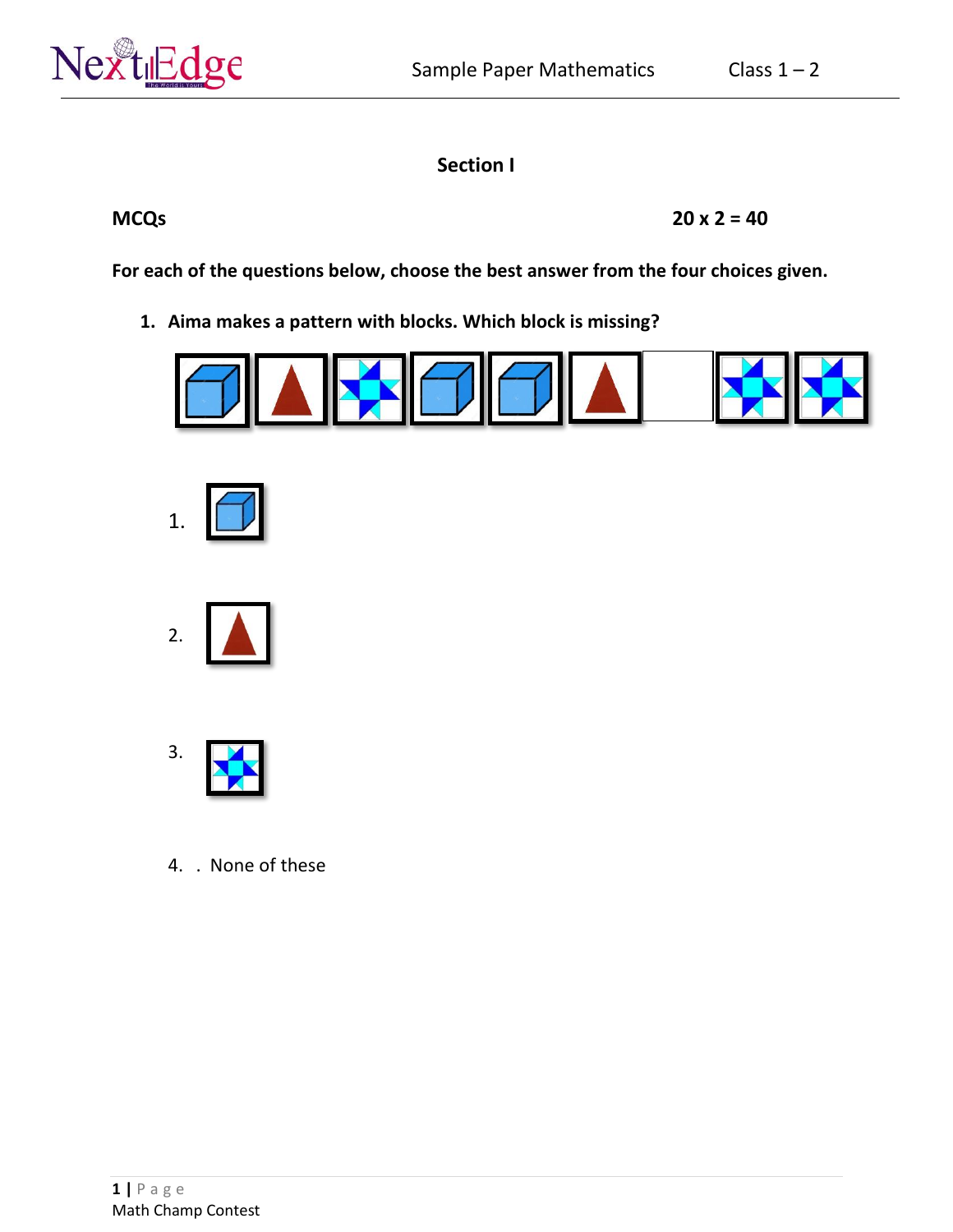

2. How many wheels are on the skateboards?



- 1. 4
- 2. 8
- 3. 6
- 4. 2



Rafi counts the  $\overrightarrow{\phantom{a}}$ . How many does he count?

- 1. 7
- 2. 9
- 3. 11
- 4. 5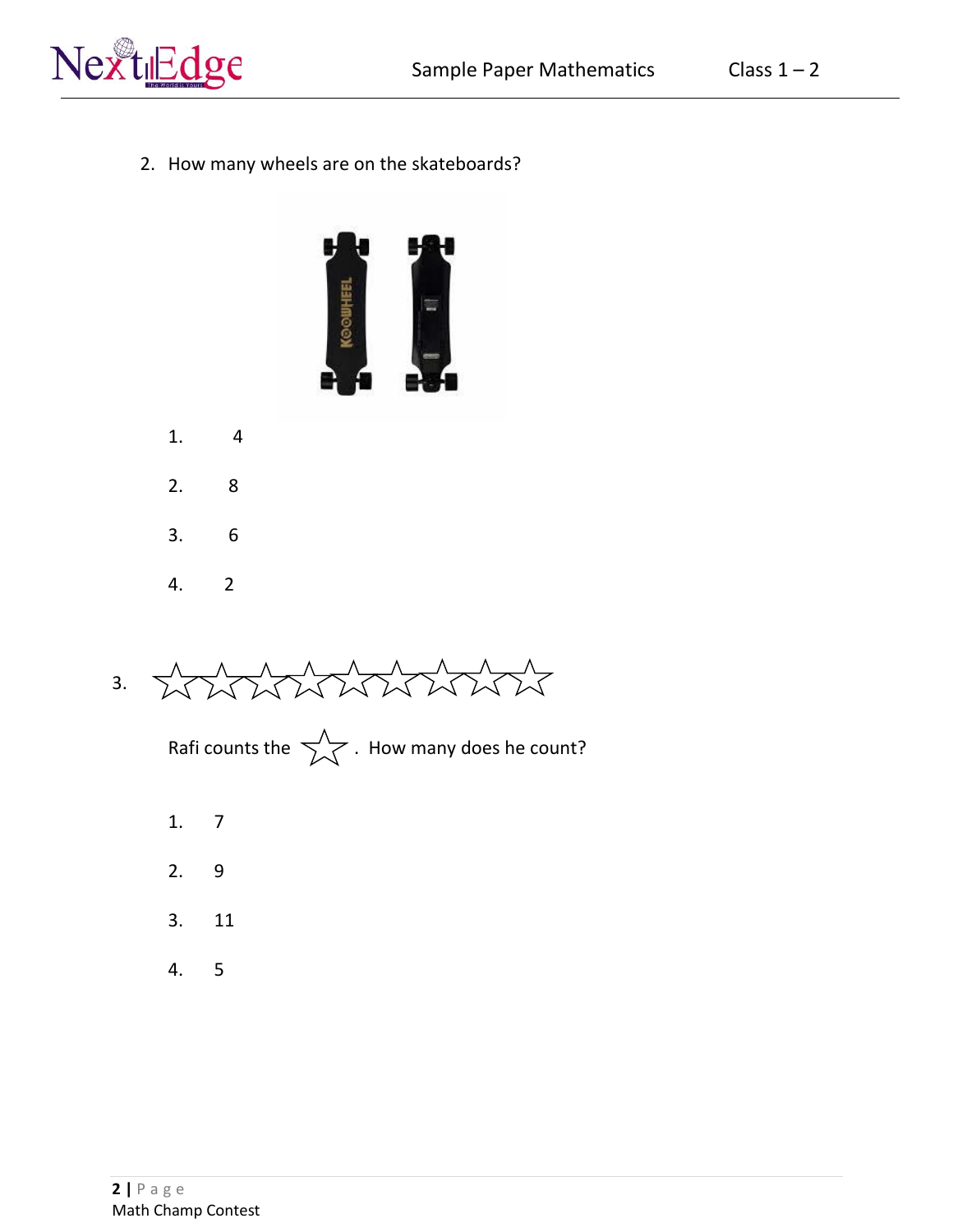

4. Riz draws a row of shapes. He draws two  $\Box$  , three  $\overleftrightarrow{\lambda}$  and two more  $\Box$  . How many shapes did he draw?

- 1. 5 shapes
- 2. 7 shapes
- 3. 6 shapes
- 4. 8 shapes
- 5. Count backward and find the missing numbers.

| ◡ | -- | 94 | $\sim$ $-$<br>-- | . . |
|---|----|----|------------------|-----|
|   |    |    |                  |     |

- 1. 90,92
- 2. 92,96
- 3. 92, 98
- 4. 90, 98
- 6. 5 children sing, 3 children join in and 1 child left. How many children are singing altogether?
- 1. 9
- 2. 5
- 3. 3
- 4. 7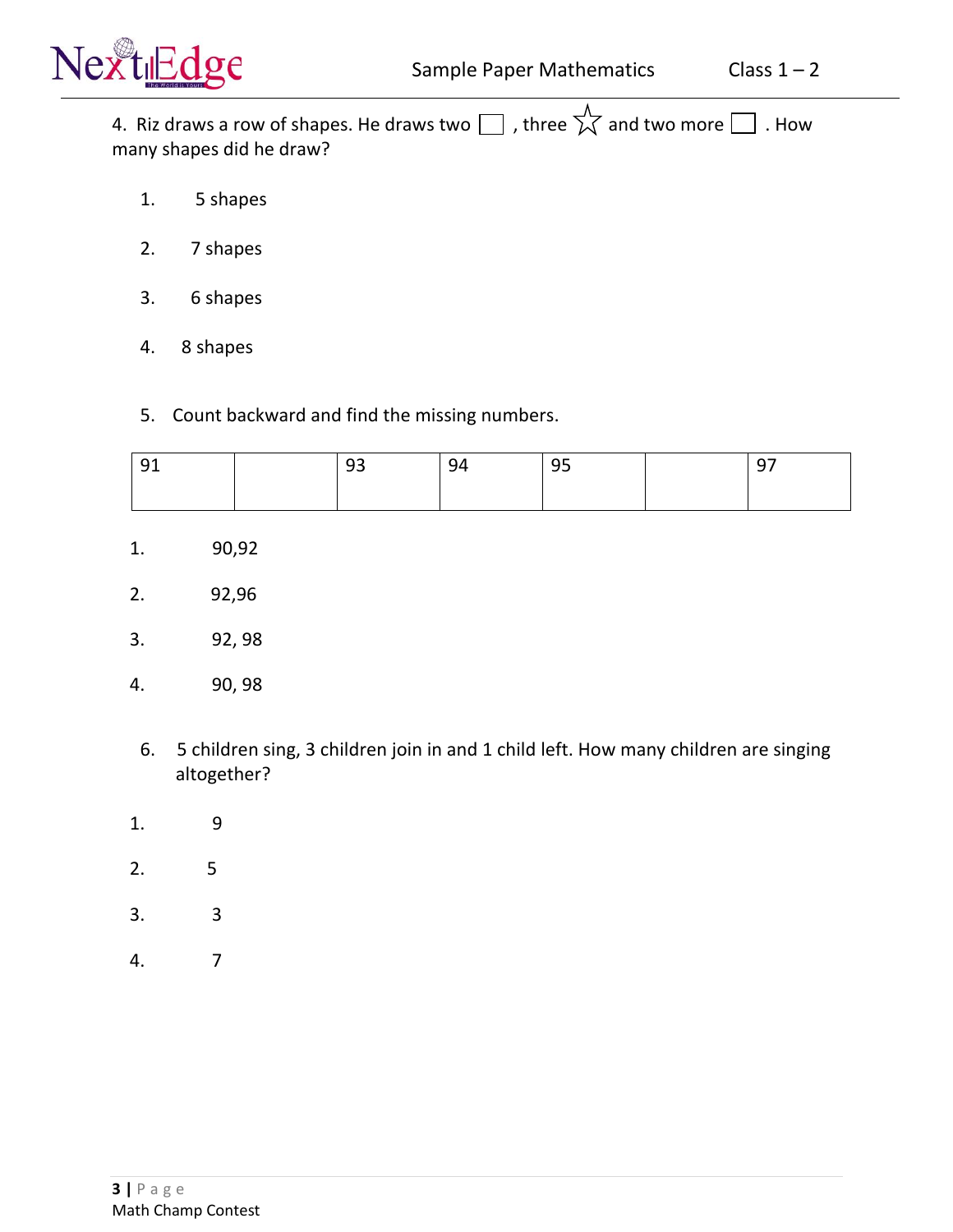

- 7. Jones runs for 36 minutes, Frank runs 5 fewer minutes than Jones. How many minutes does Frank run?
	- 1. 41
	- 2. 5
	- 3. 36
	- 4. 31
- 8. Ayesha, counts by 2s, she says 24, 28 , 30, 32, 34 which number did she forget?
	- 1. 22
	- 2. 36
	- 3. 20
	- 4. 26
- 9. John wants 10 baseball cards. Right now, he has 6 cards. How many more cards does he need
	- 1. 4
	- 2. 1
	- 3. 6
	- 4. 0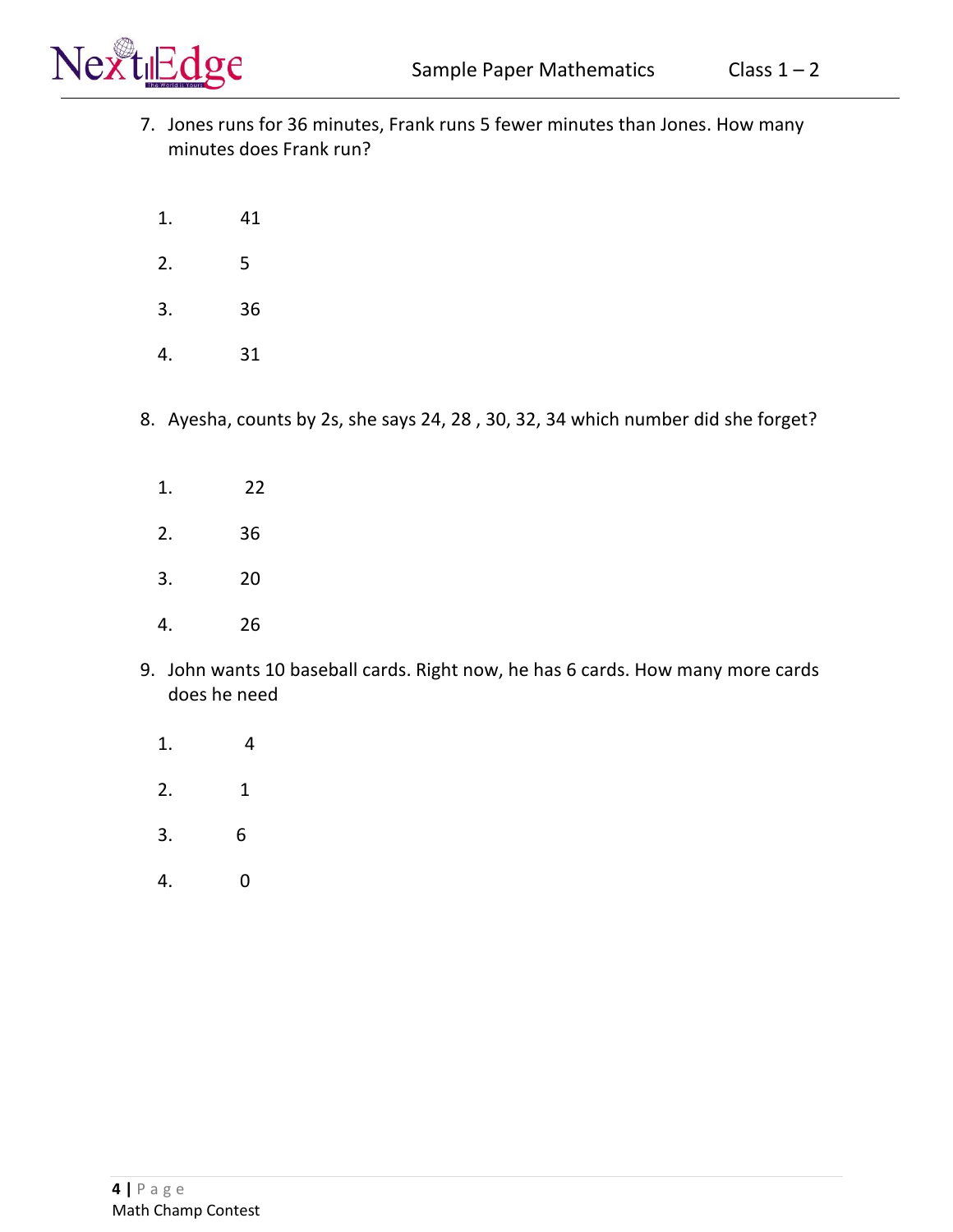10. Jorge puts 9 shirts in a box. He takes out 3. How many shirts are still in the box?

1. 3

- 2. 9
- 3. 6
- 4. 12
- 11.Marcus is having a birthday party at 2:00. It will take his dad 1 hour to make snacks for the party. Marcus's dad needs to start making snacks by .
	- 1. 1:00
	- 2. 1:30
	- 3. 1:45
	- 4. None of these
- 12. Amy has 4 pairs of shoes. How many shoes does she have?
	- 1. 4
	- 2. 24
	- 3. 48
	- 4. 8
- 13. George, Nancy, and Max each have 5 pennies. How many pennies do they have in all?
	- 1. 6
	- 2. 10
	- 3. 5
	- 4. 15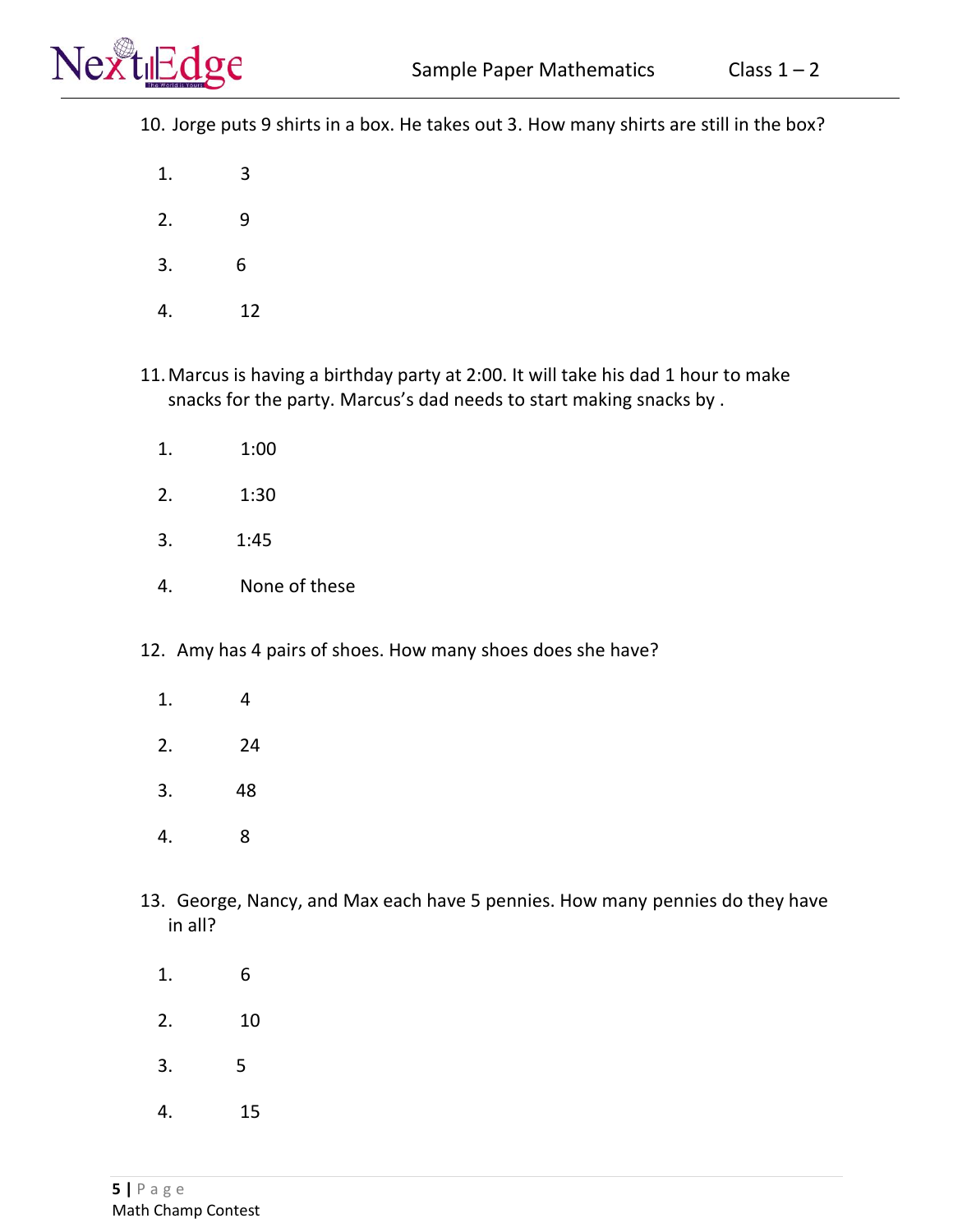

- 1. 4
- 2. 6
- 3. 8
- 4. None of these
- 15. 14 \_\_\_\_\_ 29
	- 1.  $14 < 29$
	- 2.  $14 > 29$
	- 3.  $14 = 29$
	- 4. All of these
- Put your finger on 67. Count back 4. 16. What is the number? \_\_\_\_\_

|  | 60 61 62 63 64 65 66 67 68 69 70 |  |  |  |  |  |
|--|----------------------------------|--|--|--|--|--|

- 1. 61
- 2. 62
- 3. 63
- 4. 64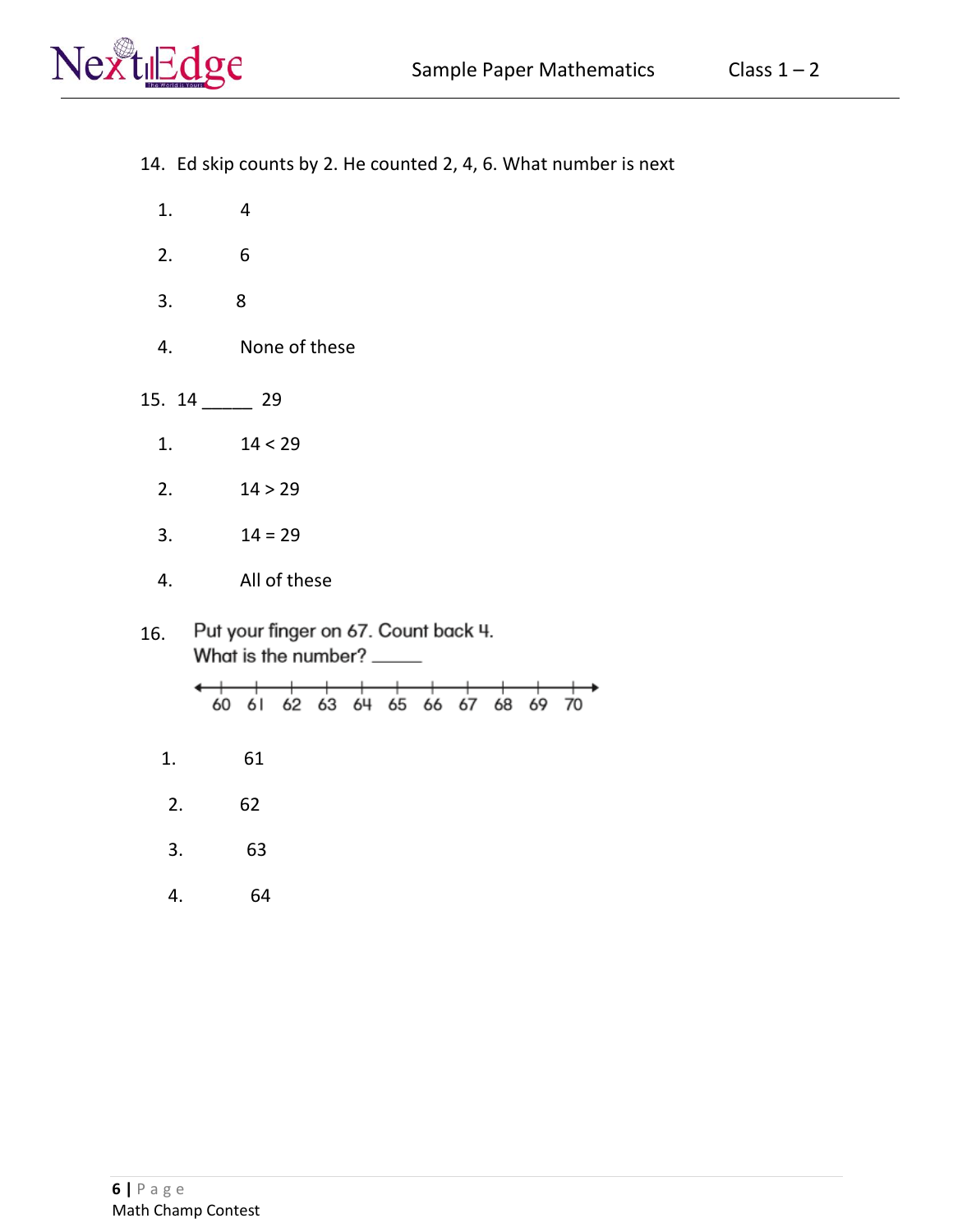

- 17. Mr. Watson made 39 sandwiches. He sold three on the first day. He sold four on the second day. How many sandwiches does he have left? \_\_\_\_\_ sandwiches
	- 1. 32
	- 2. 36
	- 3. 35
	- 4. 34
- 18. Write the missing number  $69 + \underline{\hspace{1cm}} = 83$ 
	- 1. 14
	- 2. 4
	- 3. 24
	- 4. 2
- 19. Lily has a few cats. About how many cats might she have?
	- 1. 32
	- 2. 17
	- 3. 14
	- 4. 3
- 20. How many wheels are on 6 wagons?



| number of<br>wagons | r | п |  |
|---------------------|---|---|--|
| number of<br>wheels |   |   |  |

1. 16 2. 12 3. 24 4. 32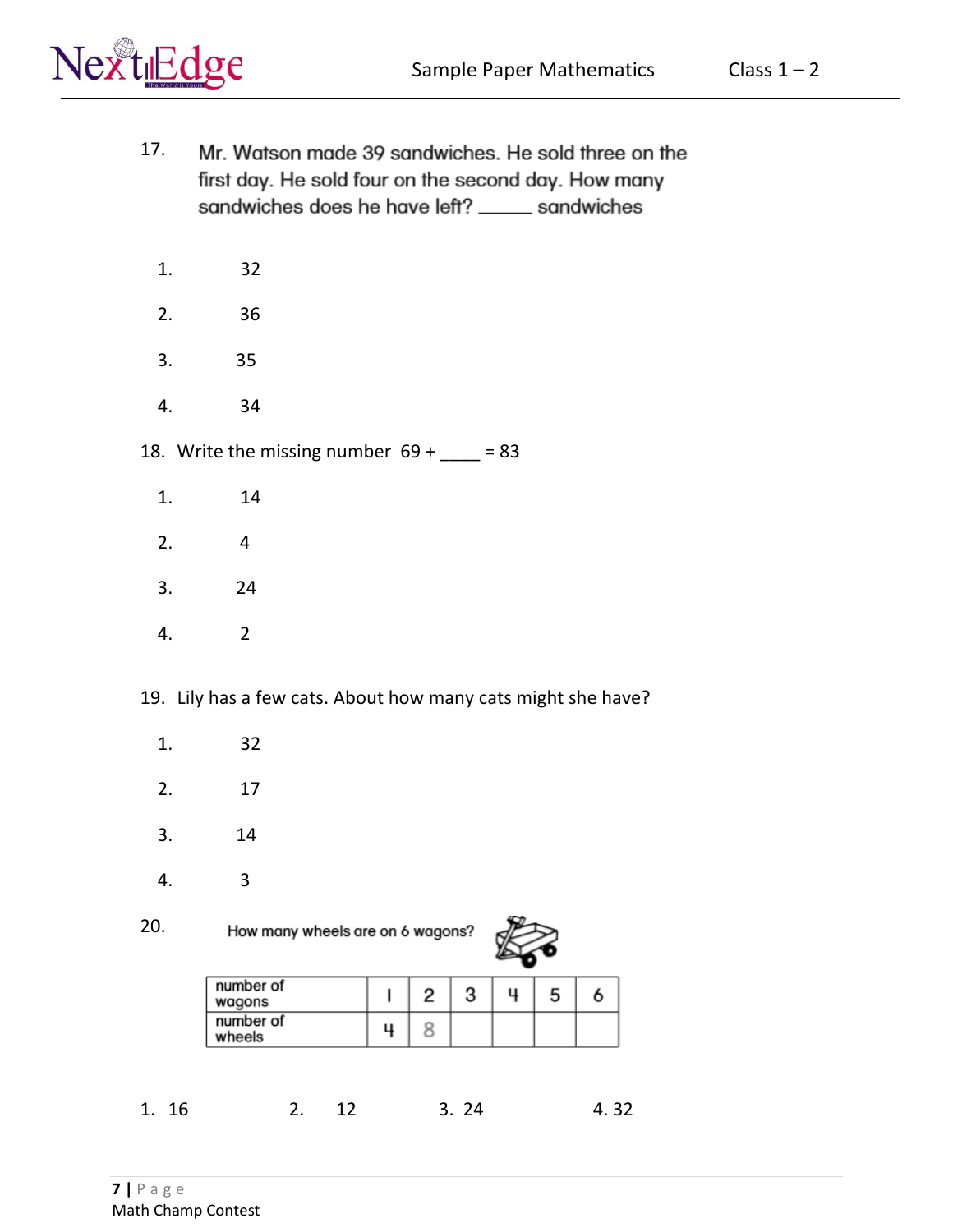

1. Bob makes a bracelet.

## **Section II**

Attempt the following questions. All questions carry equal marks. 10 x 2 = 20

|    | It looks like this: |               |                                             |          |                                                  |    |    |    |    |  |
|----|---------------------|---------------|---------------------------------------------|----------|--------------------------------------------------|----|----|----|----|--|
|    |                     |               |                                             |          |                                                  |    |    |    |    |  |
|    |                     |               |                                             |          |                                                  |    |    |    |    |  |
|    |                     |               | Draw the next two beads.                    |          |                                                  |    |    |    |    |  |
| 2. |                     | and a circle. | Kim has 3 blocks: a<br>square, a rectangle, |          |                                                  |    |    |    |    |  |
|    |                     |               | She made this pattern:                      |          |                                                  |    |    |    |    |  |
|    |                     |               | - 11 1 ( ) 1                                |          |                                                  |    |    |    |    |  |
|    |                     |               | What is one other pattern                   |          |                                                  |    |    |    |    |  |
|    |                     |               | Kim can make?                               |          |                                                  |    |    |    |    |  |
|    |                     |               |                                             |          |                                                  |    |    |    |    |  |
|    |                     |               |                                             |          |                                                  |    |    |    |    |  |
|    |                     |               |                                             |          |                                                  |    |    |    |    |  |
| 3. |                     |               |                                             |          | What number is more than 20 but less than 22?    |    |    |    |    |  |
|    |                     |               |                                             |          | 4. Count backward and write the missing numbers. |    |    |    |    |  |
|    | 78                  | 77            | 76                                          |          | 74                                               | 73 | 72 | 71 | 70 |  |
|    |                     |               | 5. Help Nisa write her numbers in order.    |          |                                                  |    |    |    |    |  |
|    |                     |               |                                             |          |                                                  |    |    |    |    |  |
|    | 67                  | 89            |                                             | 37 55 65 | 22                                               | 32 |    |    |    |  |
|    |                     |               |                                             |          |                                                  |    |    |    |    |  |
|    | 6. Find Sum         |               |                                             |          |                                                  |    |    |    |    |  |
|    |                     |               |                                             |          |                                                  |    |    |    |    |  |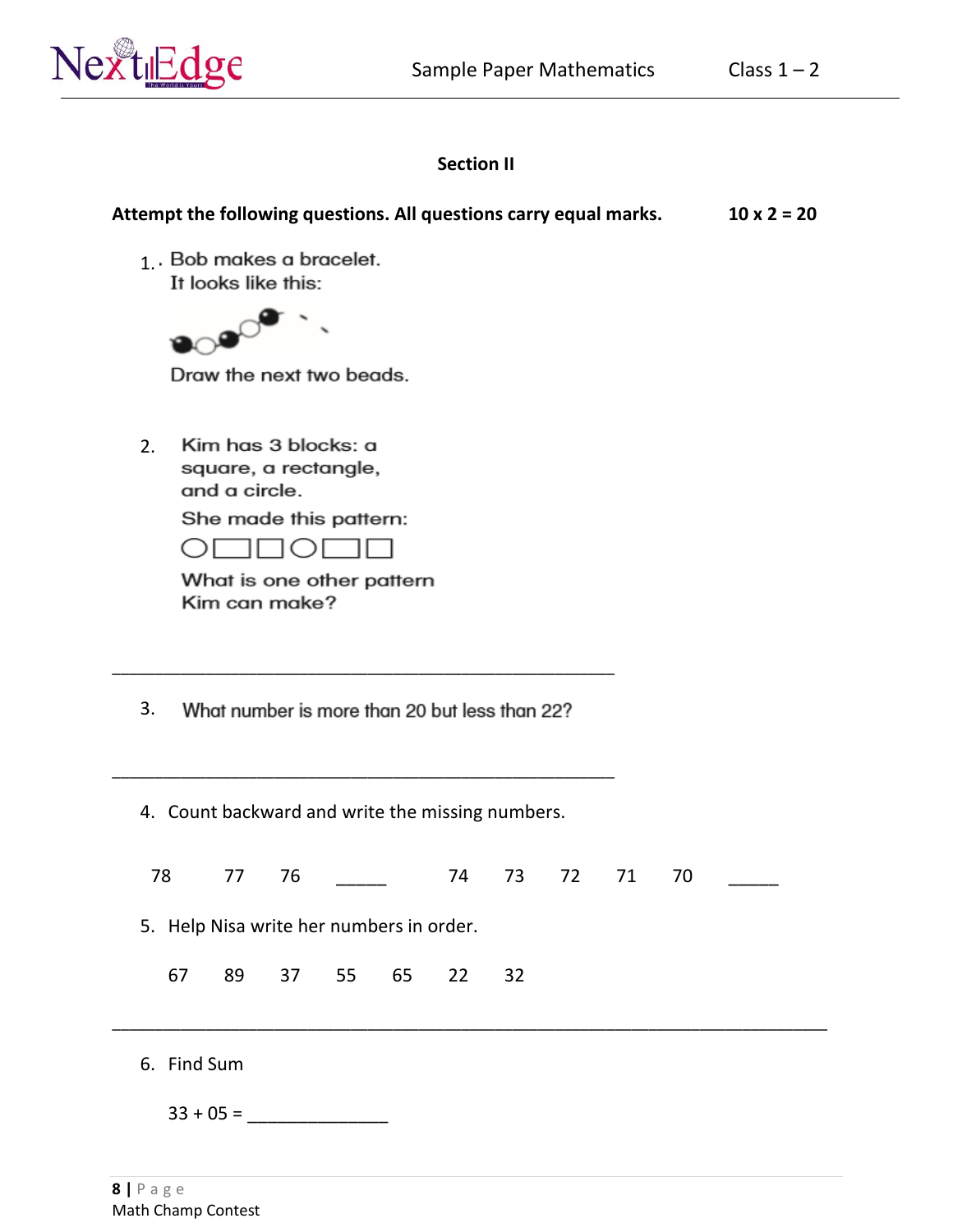

7. 3 children jump rope. 3 children join in. How many children are jumping rope?

 $\frac{1}{2}$  + \_\_\_\_\_\_ = \_\_\_\_\_\_ children

- 8. \_\_\_\_\_\_ + \_\_\_\_\_\_\_\_ = 17
- 9.  $17 29$

10.Greg has a music lesson.



What time is it?

\_\_\_\_\_\_\_\_\_\_\_\_\_\_\_\_ o'clock

### **Section III**

### Attempt the following questions. All questions carry equal marks. 10 x 4 = 40

- 
- 1. The chart is partially filled with sums. Complete the chart by finding the sums

|                | 1 | 2 | $\overline{3}$ | 4 |
|----------------|---|---|----------------|---|
| -1             |   |   | 4              |   |
| $\overline{2}$ |   |   |                |   |
| $\overline{3}$ | ⊣ |   |                |   |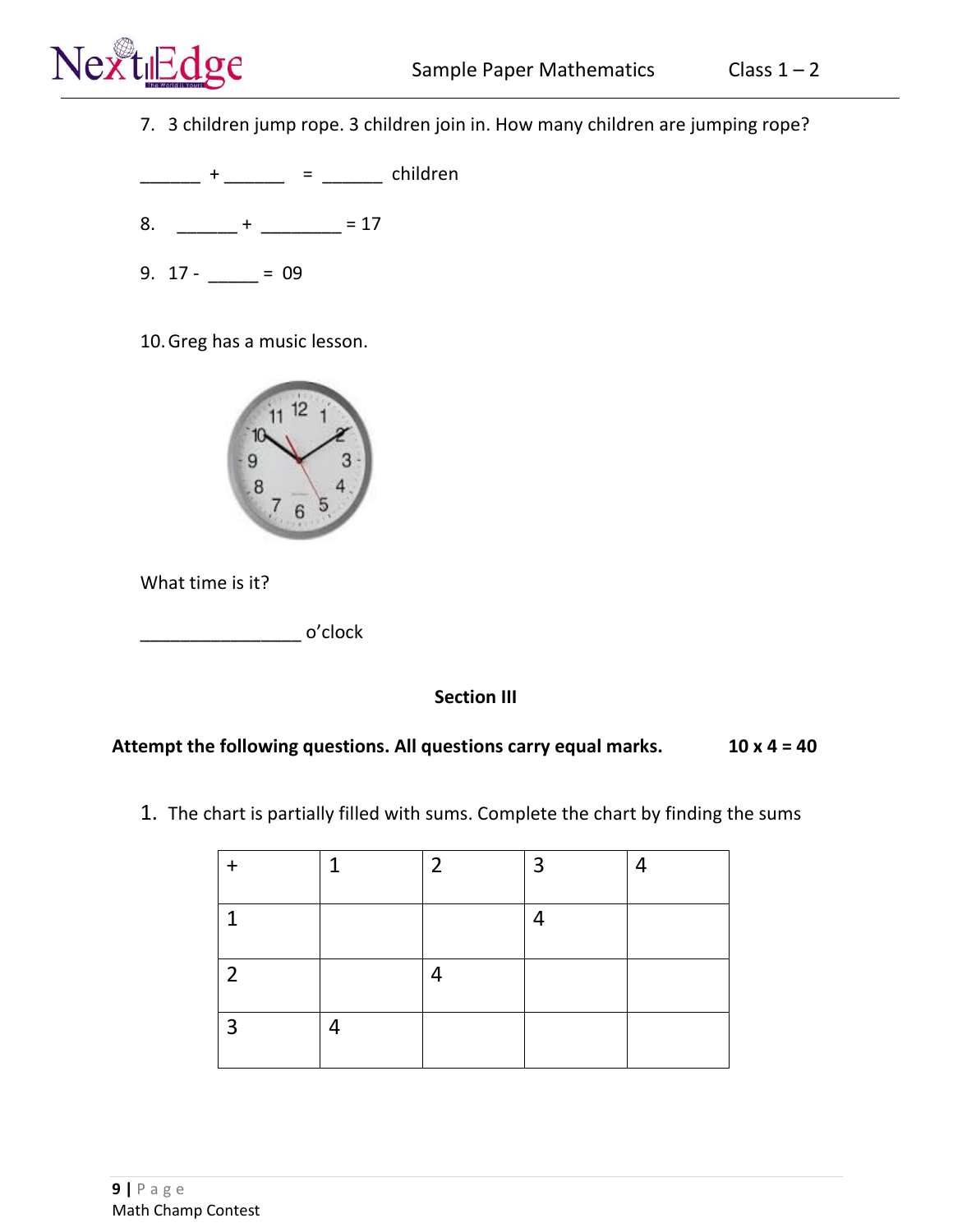

2. Sara has 10 pencils. Jake, Joshua, Lary and Mark each have 7 pencils. How many total pencils are there?

Sara: pencils

Jake: \_\_\_\_\_\_\_\_\_\_\_\_\_ pencils

Joshua: \_\_\_\_\_\_\_\_\_\_\_ pencils

Lary: pencils

Mark: \_\_\_\_\_\_\_\_\_\_\_\_ pencils

Total: \_\_\_\_\_\_\_\_\_\_\_ pencils

3. 53 students sign up for band. Later, 8 more join and then 3 left. How many students signed up?

\_\_\_\_\_\_\_\_\_\_\_\_\_\_\_\_\_\_\_\_\_\_\_\_\_\_\_\_\_\_\_\_\_\_\_\_\_\_\_\_\_\_\_\_\_\_\_\_\_\_\_\_\_\_\_\_\_\_\_\_\_\_\_\_\_\_\_\_\_\_\_\_

\_\_\_\_\_\_\_\_\_\_\_\_\_\_\_\_\_\_\_\_\_\_\_\_\_\_\_\_\_\_\_\_\_\_\_\_\_\_\_\_\_\_\_\_\_\_\_\_\_\_\_\_\_\_\_\_\_\_\_\_\_\_\_\_\_\_\_\_\_\_\_\_

\_\_\_\_\_\_\_\_\_\_\_\_\_\_\_\_\_\_\_\_\_\_\_\_\_\_\_\_\_\_\_\_\_\_\_\_\_\_\_\_\_\_\_\_\_\_\_\_\_\_\_\_\_\_\_\_\_\_\_\_\_\_\_\_\_\_\_\_\_\_\_\_

\_\_\_\_\_\_\_\_\_\_\_\_\_\_\_\_\_\_\_\_\_\_\_\_\_\_\_\_\_\_\_\_\_\_\_\_\_\_\_\_\_\_\_\_\_\_\_\_\_\_\_\_\_\_\_\_\_\_\_\_\_\_\_\_\_\_\_\_\_\_\_\_

\_\_\_\_\_\_\_\_\_\_\_\_\_\_\_\_\_\_\_\_\_\_\_\_\_\_\_\_\_\_\_\_\_\_\_\_\_\_\_\_\_\_\_\_\_\_\_\_\_\_\_\_\_\_\_\_\_\_\_\_\_\_\_\_\_\_\_\_\_\_\_\_

\_\_\_\_\_\_\_\_\_\_\_\_\_\_\_\_\_\_\_\_\_\_\_\_\_\_\_\_\_\_\_\_\_\_\_\_\_\_\_\_\_\_\_\_\_\_\_\_\_\_\_\_\_\_\_\_\_\_\_\_\_\_\_\_\_\_\_\_\_\_\_\_

4. Rick has 4 black marbles, 5 white marbles, and 6 gold marbles. How many marbles does he have in all? Write the number sentence. Then circle the 2 numbers you add first.

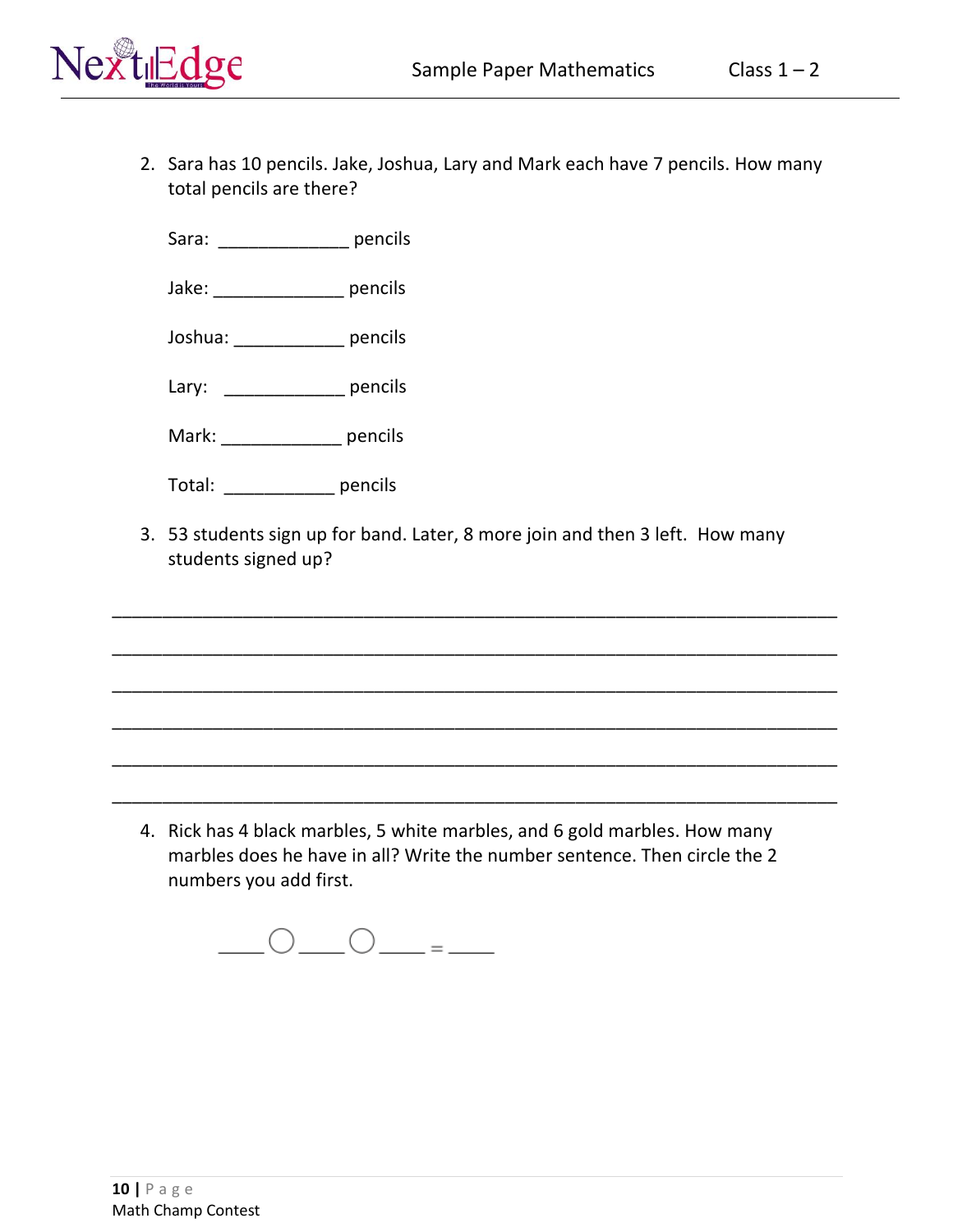\_\_\_\_\_\_\_\_\_\_\_\_\_\_\_\_\_\_\_\_\_\_\_\_\_\_\_\_\_\_\_\_\_\_\_\_\_\_\_\_\_\_\_\_\_\_\_\_\_\_\_\_\_\_\_\_\_\_\_\_\_\_\_\_\_\_\_\_\_\_\_\_\_\_\_\_\_\_



5.

Julie sees 2 stars. Noah sees 3 stars. How many stars do they see in all?  $2 + 3 =$   $\frac{3 + 2}{3} =$ 

> Draw stars to show your addition sentence from problem I

6. .7 kids got on the bus. Then 3 more got on. Finally, 2 more got on. How many kids are on the bus now? Write the number sentence.

> $-$  +  $-$  +  $-$  =  $-$ \_\_\_\_\_ children

Lupe's mom made 12 tamales. 7. She gives 6 to the mailman. Then she gives 6 to the teacher. How many does she have left?



8. Color the circles with even numbers blue and the circles with odd numbers green